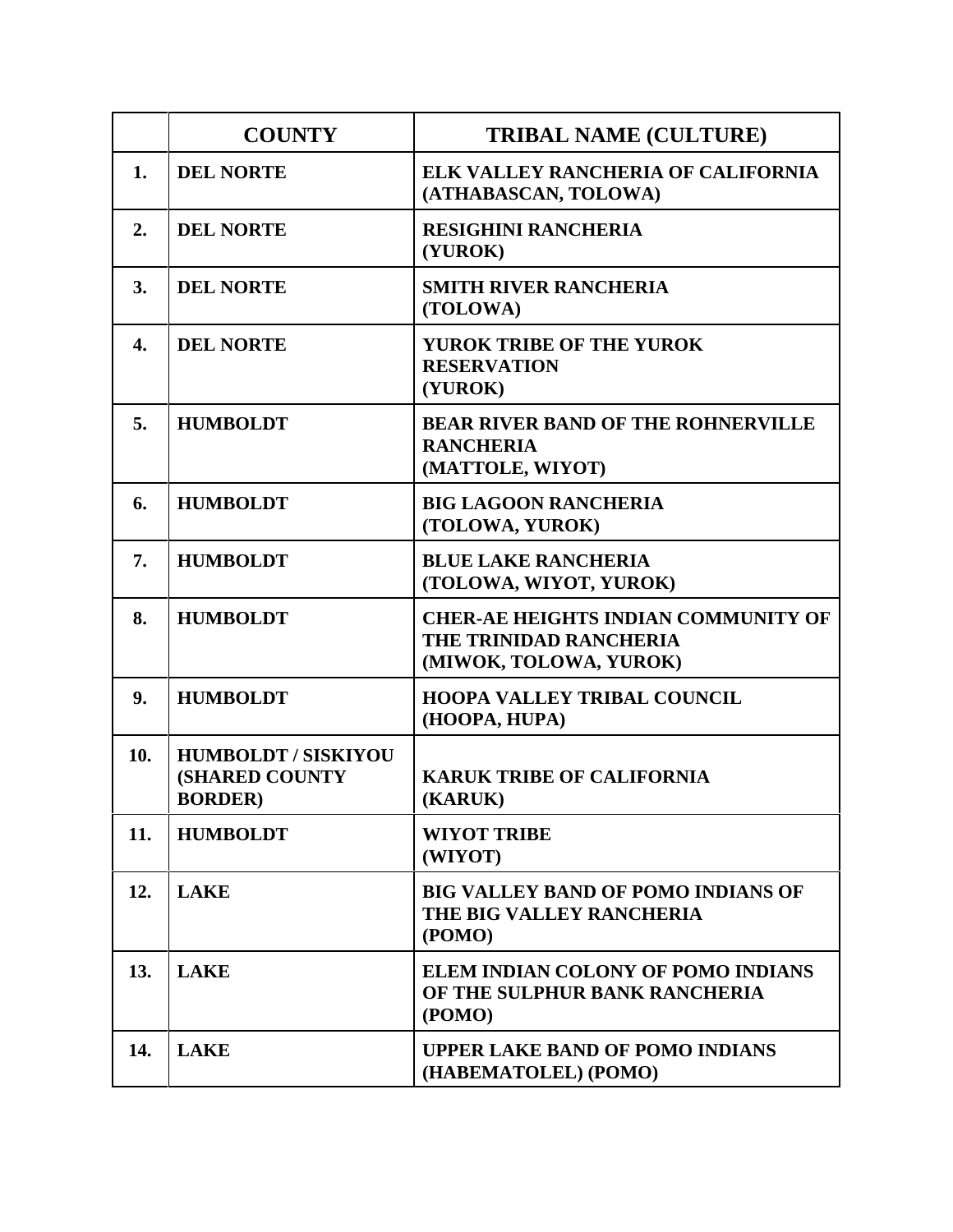| 15. | <b>LAKE</b>      | <b>MIDDLETOWN RANCHERIA OF LAKE</b><br><b>MIWOK/POMO INDIANS</b><br>(MIWOK, POMO and MIWOK-LAKE MIWOK)        |
|-----|------------------|---------------------------------------------------------------------------------------------------------------|
| 16. | <b>LAKE</b>      | <b>ROBINSON RANCHERIA TRIBE OF POMO</b><br><b>INDIANS</b><br>(POMO)                                           |
| 17. | <b>LAKE</b>      | <b>SCOTTS VALLEY BAND OF POMO INDIANS</b><br>(POMO, WAILAKI)                                                  |
| 18. | <b>MENDOCINO</b> | <b>CAHTO TRIBE OF THE LAYTONVILLE</b><br><b>RANCHERIA</b><br>(CAHTO, POMO)                                    |
| 19. | <b>MENDOCINO</b> | <b>COYOTE VALLEY BAND OF POMO INDIANS</b><br>(POMO)                                                           |
| 20. | <b>MENDOCINO</b> | DRY CREEK RANCHERIA OF POMO INDIANS<br>(MAHILAKAWNA, POMO)                                                    |
| 21. | <b>MENDOCINO</b> | <b>GUIDIVILLE RANCHERIA OF CALIFORNIA</b><br>(POMO)                                                           |
| 22. | <b>MENDOCINO</b> | HOPLAND BAND OF POMO INDIANS OF THE<br><b>HOPLAND RANCHERIA</b><br>(POMO, and SHANEL, SHO-KA-WAH)             |
| 23. | <b>MENDOCINO</b> | <b>MANCHESTER-POINT ARENA BAND OF</b><br><b>POMO INDIANS</b><br>(POMO)                                        |
| 24. | <b>MENDOCINO</b> | PINOLEVILLE BAND OF POMO INDIANS<br>(POMO)                                                                    |
| 25. | <b>MENDOCINO</b> | <b>POTTER VALLEY RANCHERIA</b><br>(POMO)                                                                      |
| 26. | <b>MENDOCINO</b> | <b>REDWOOD VALLEY LITTLE RIVER BAND</b><br>OF POMO INDIANS<br>(POMO)                                          |
| 27. | <b>MENDOCINO</b> | <b>ROUND VALLEY INDIAN TRIBES</b><br>(ACHUMAWI, CONCOW, NOMOLAKI, PIT<br>RIVER, POMO, WAILACKI, WINTUN, YUKI) |
| 28. | <b>MENDOCINO</b> | <b>SHERWOOD VALLEY RANCHERIA</b><br>(POMO)                                                                    |